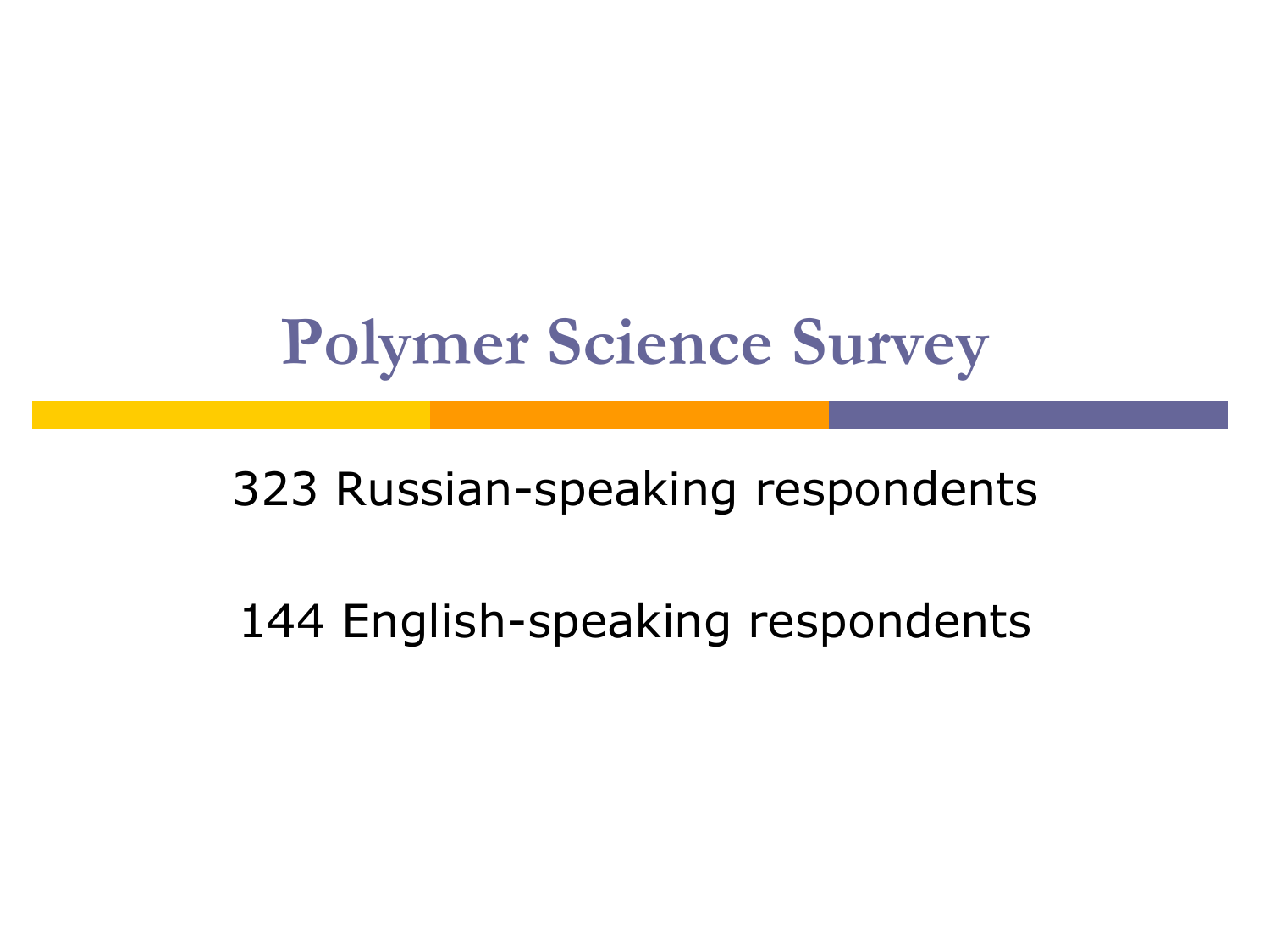**Rate the scientific level of the journal compared to the world's leading journals in the polymer area**



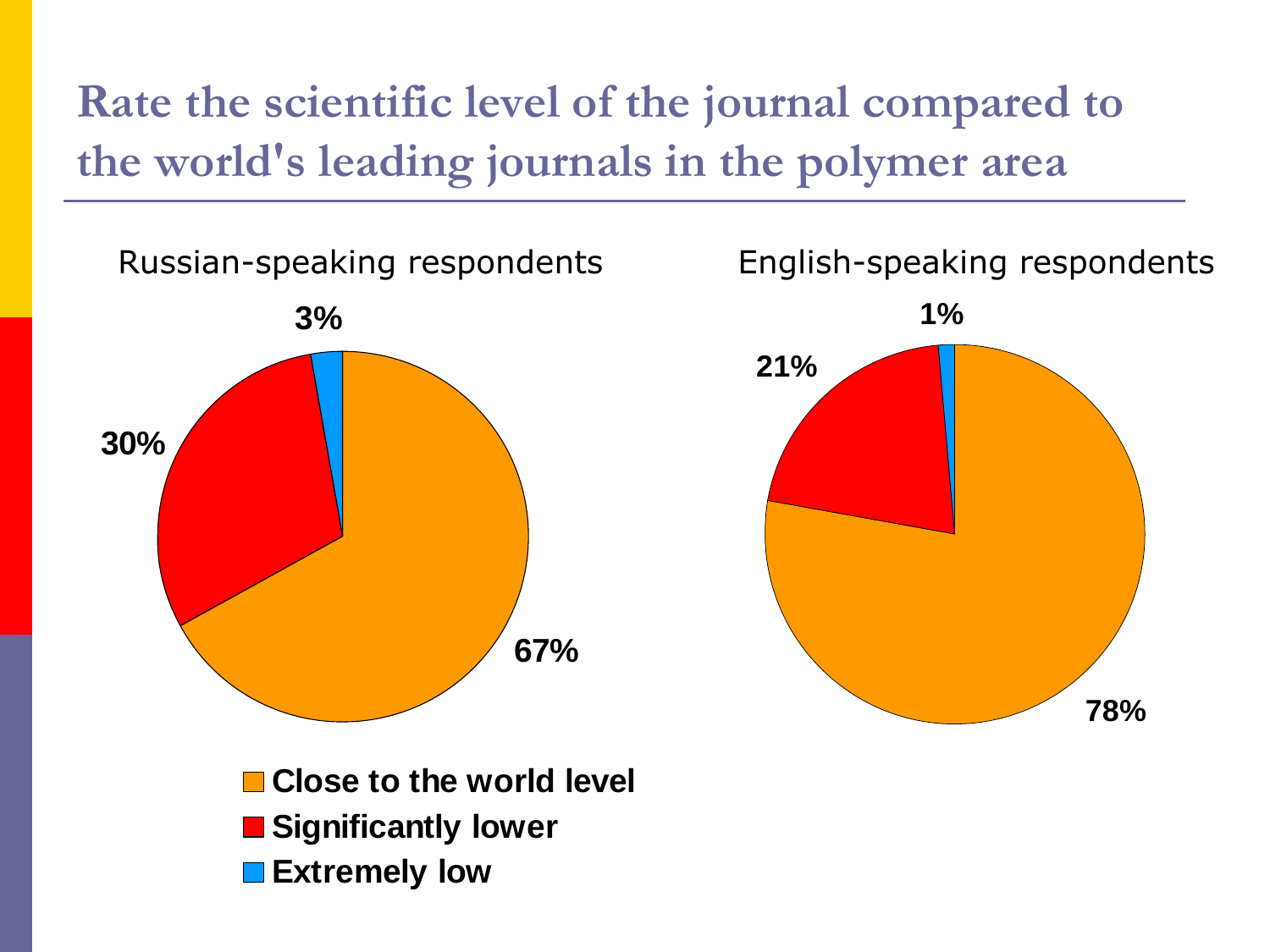#### **Are you satisfied with the scope of the journal?**



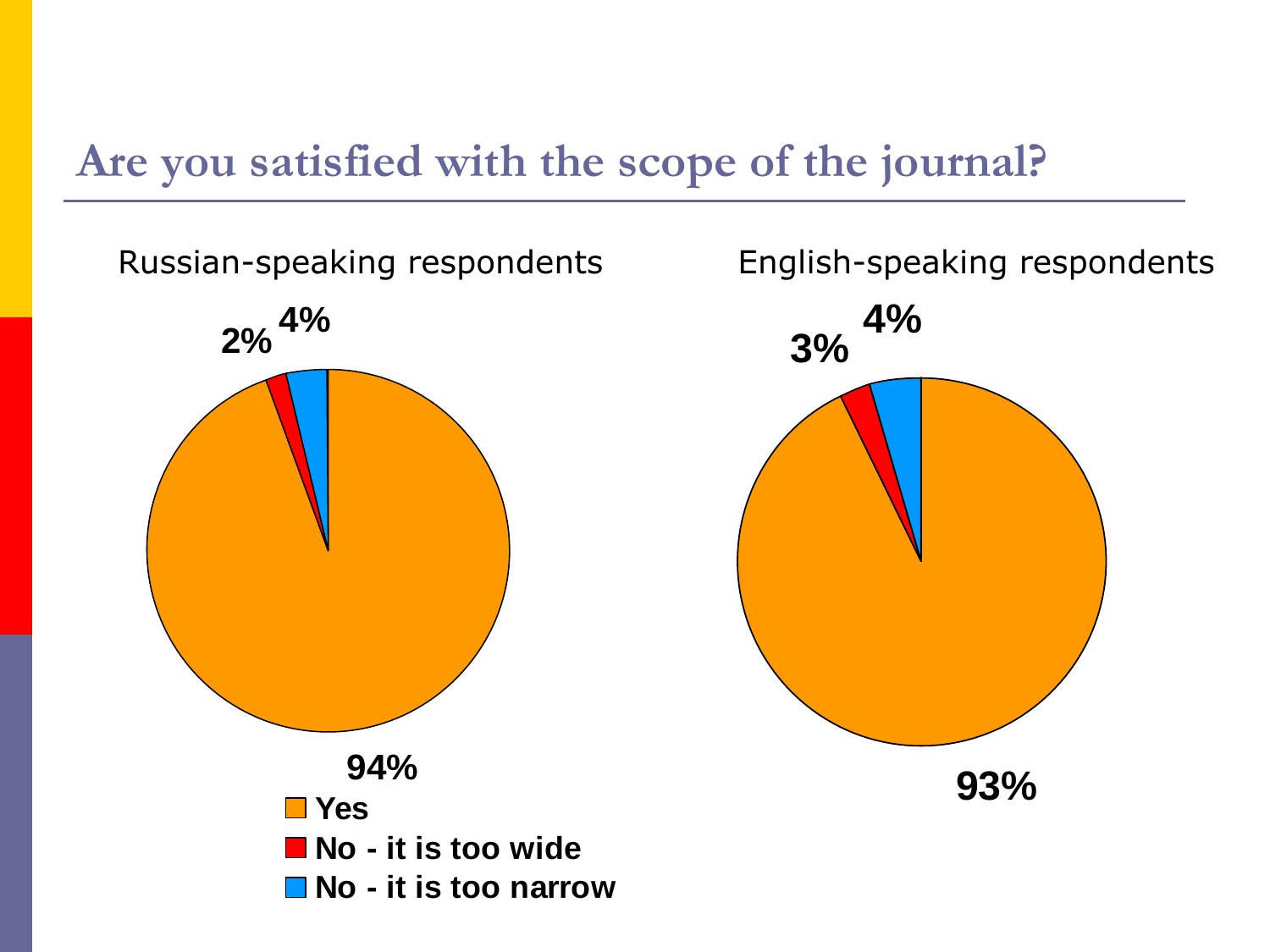#### **Is the print version of the journal necessary?**

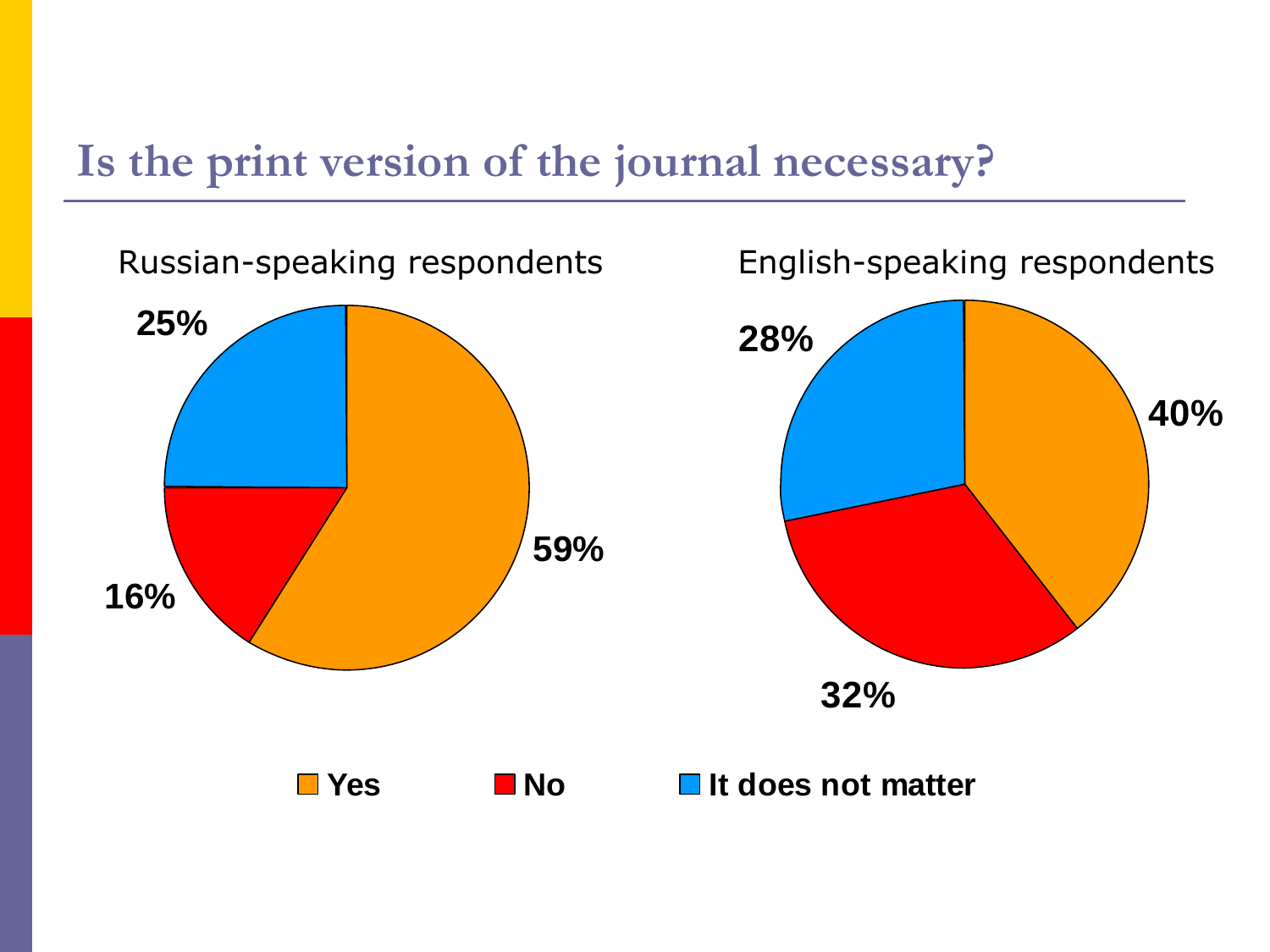### **Do you have access to the full-text articles in the journal?**

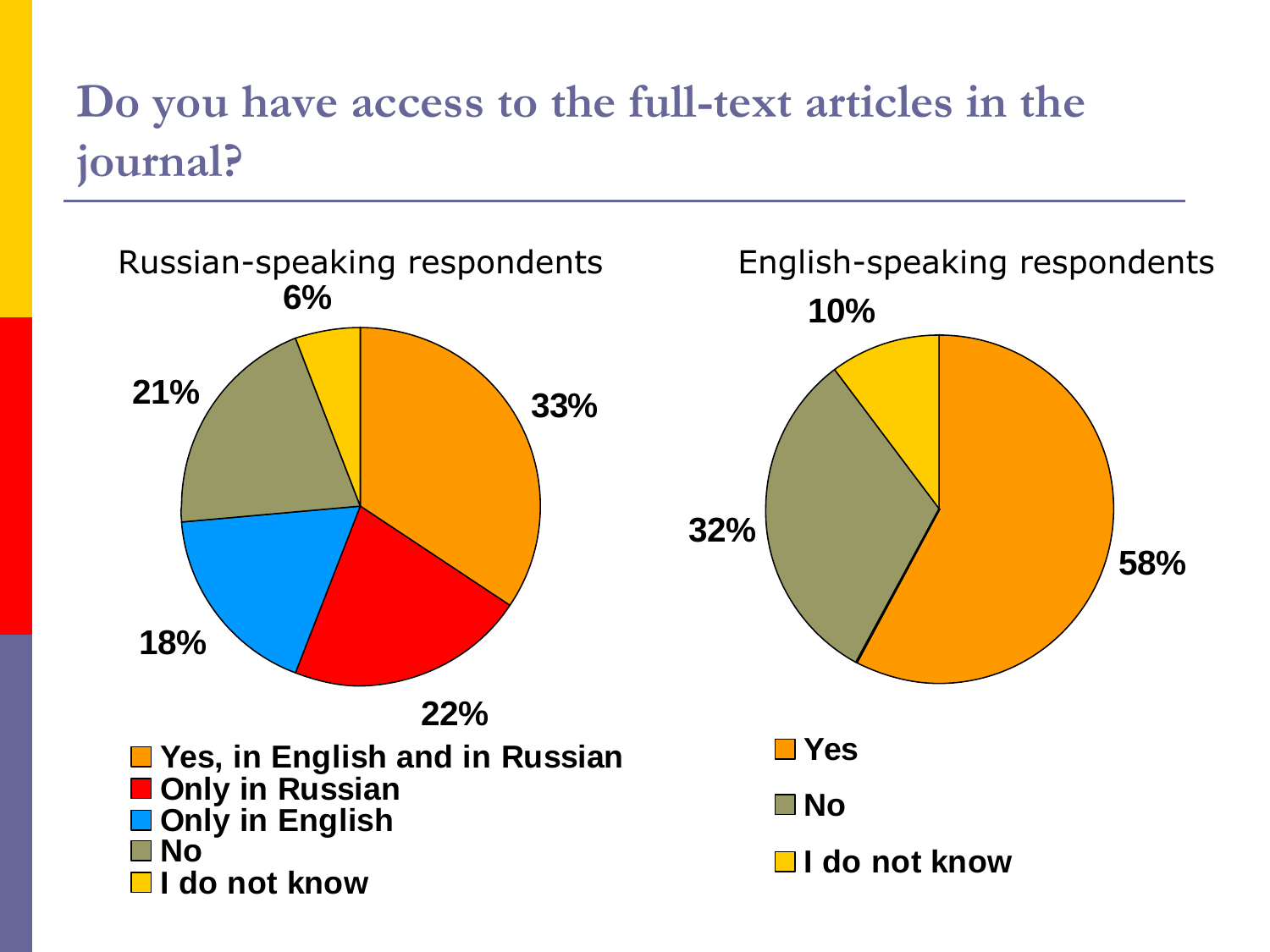### **Rate the design of our journal articles and issues in general**

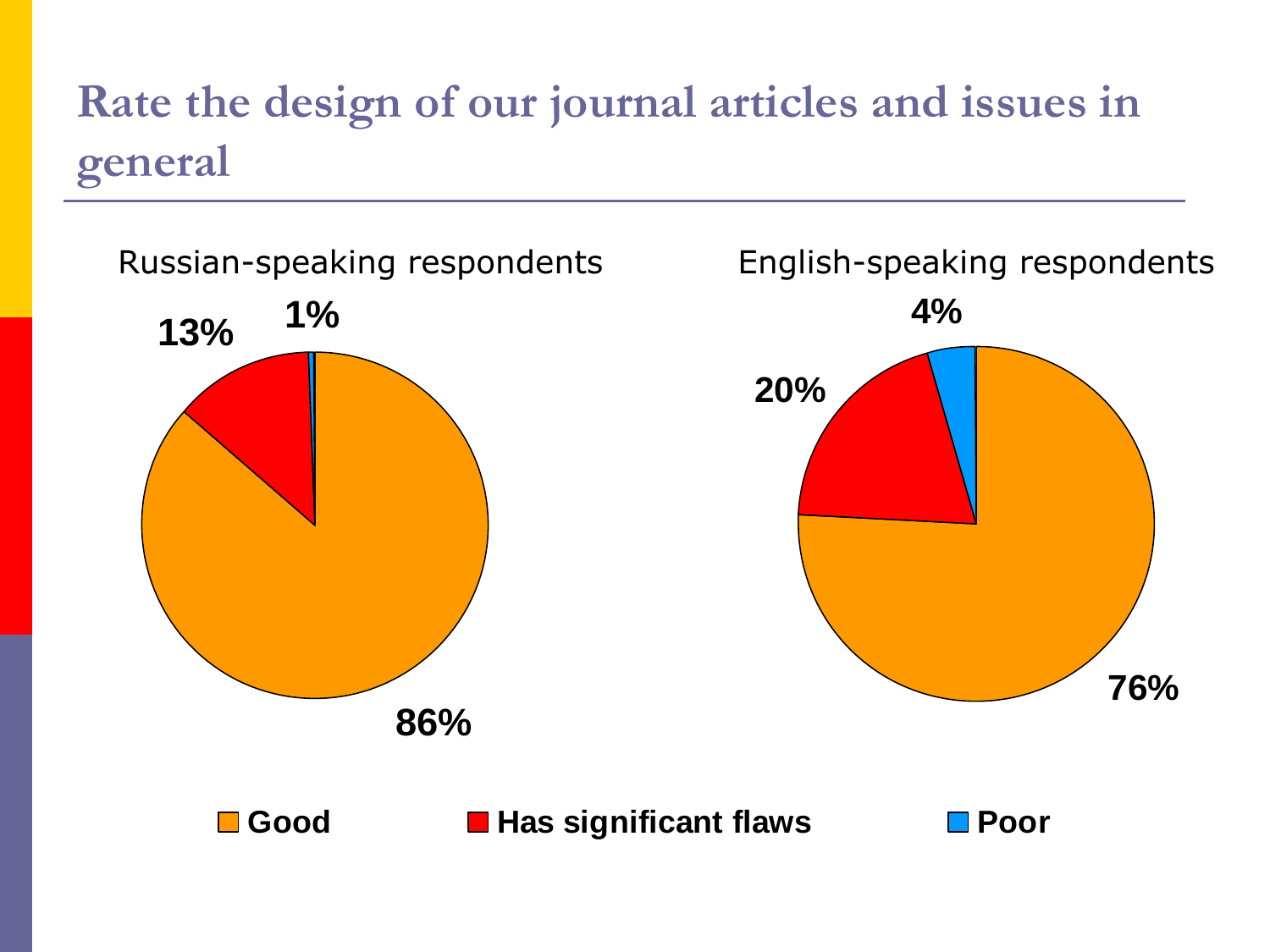**Is the possibility to publish color figures important for you as an author and a reader?**

Russian- and English-speaking respondents

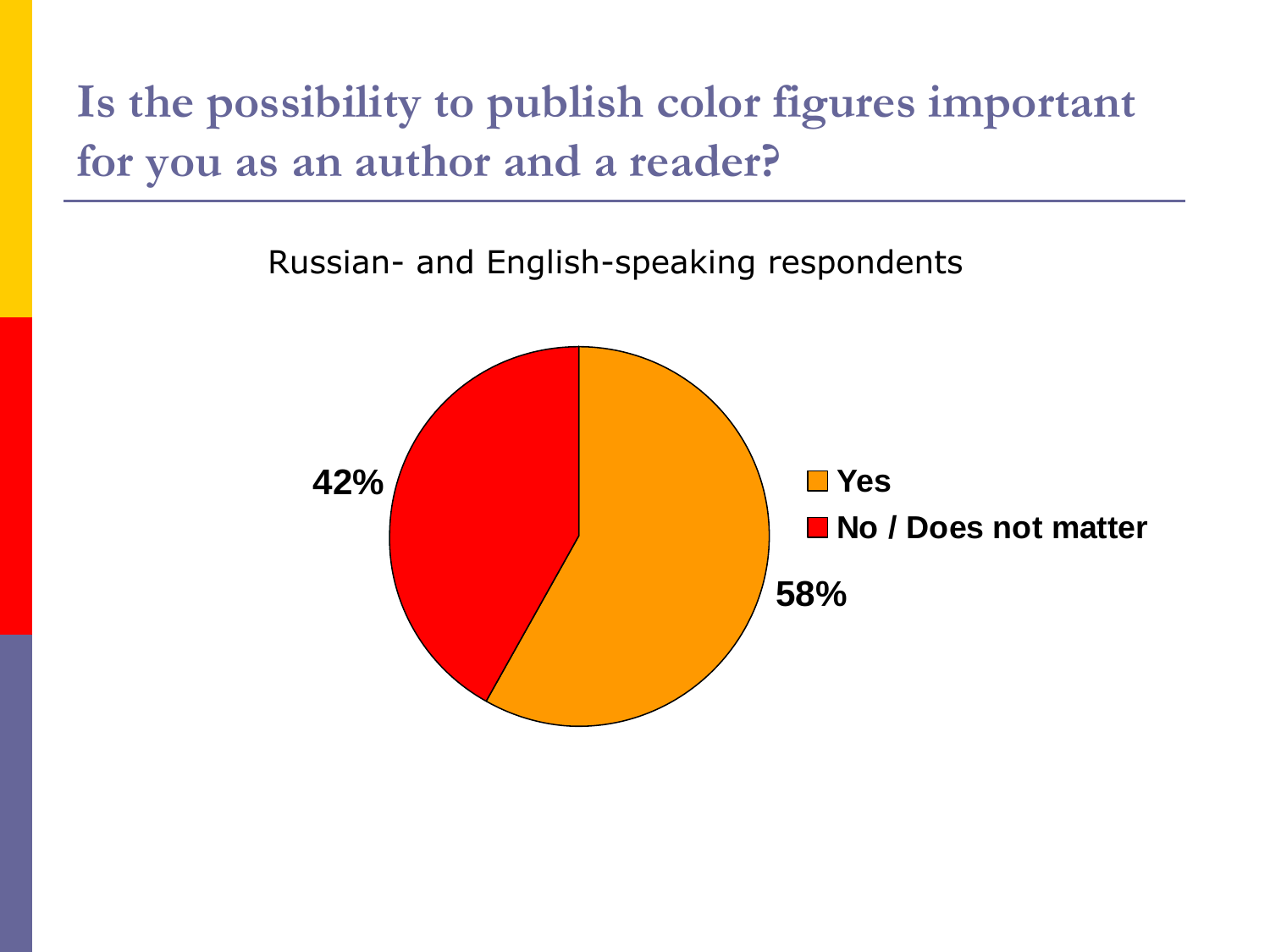### **How many articles have you published in the journal in the last 5 years?**

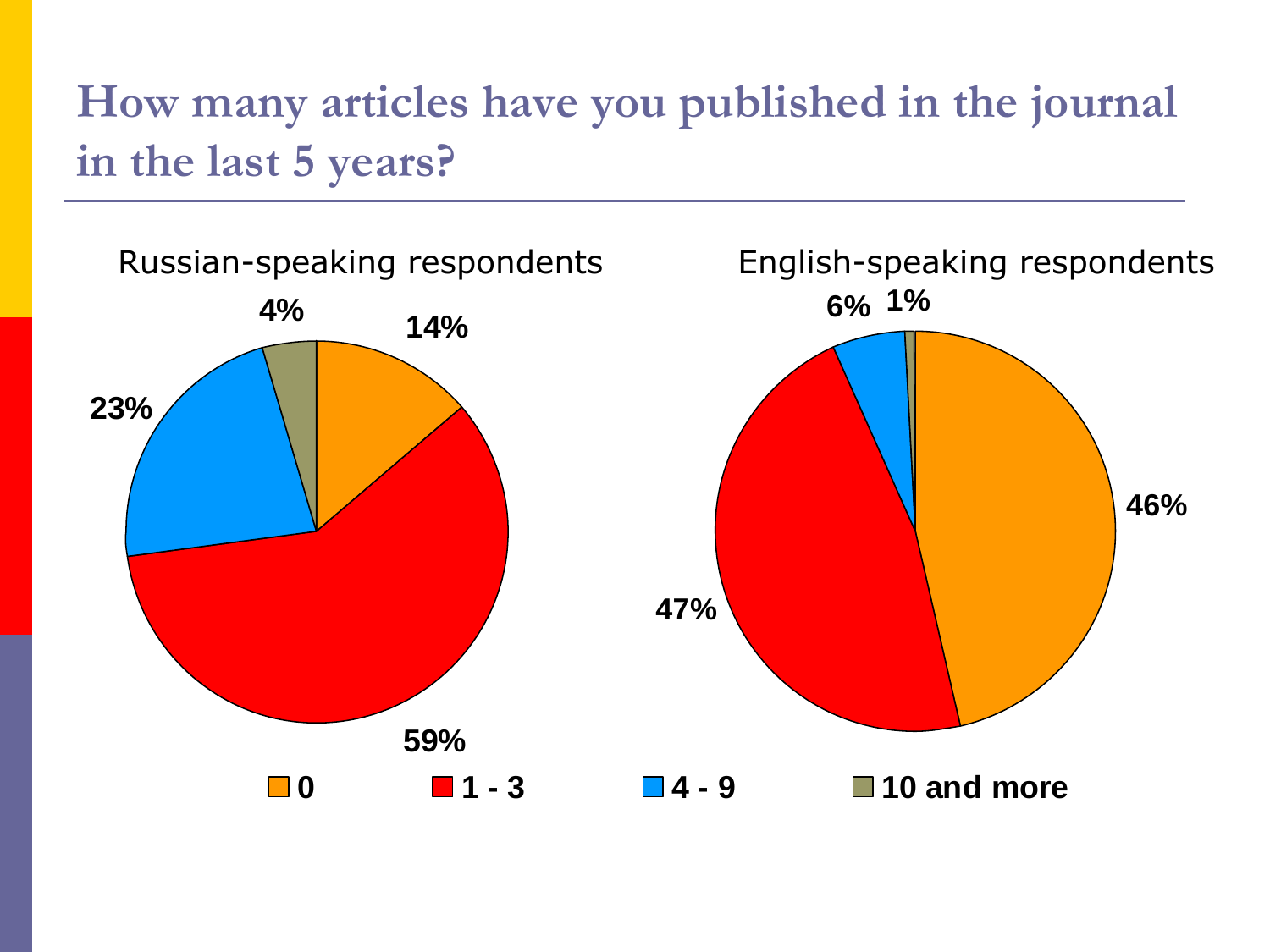### **Do you like our online submission system as an author?**

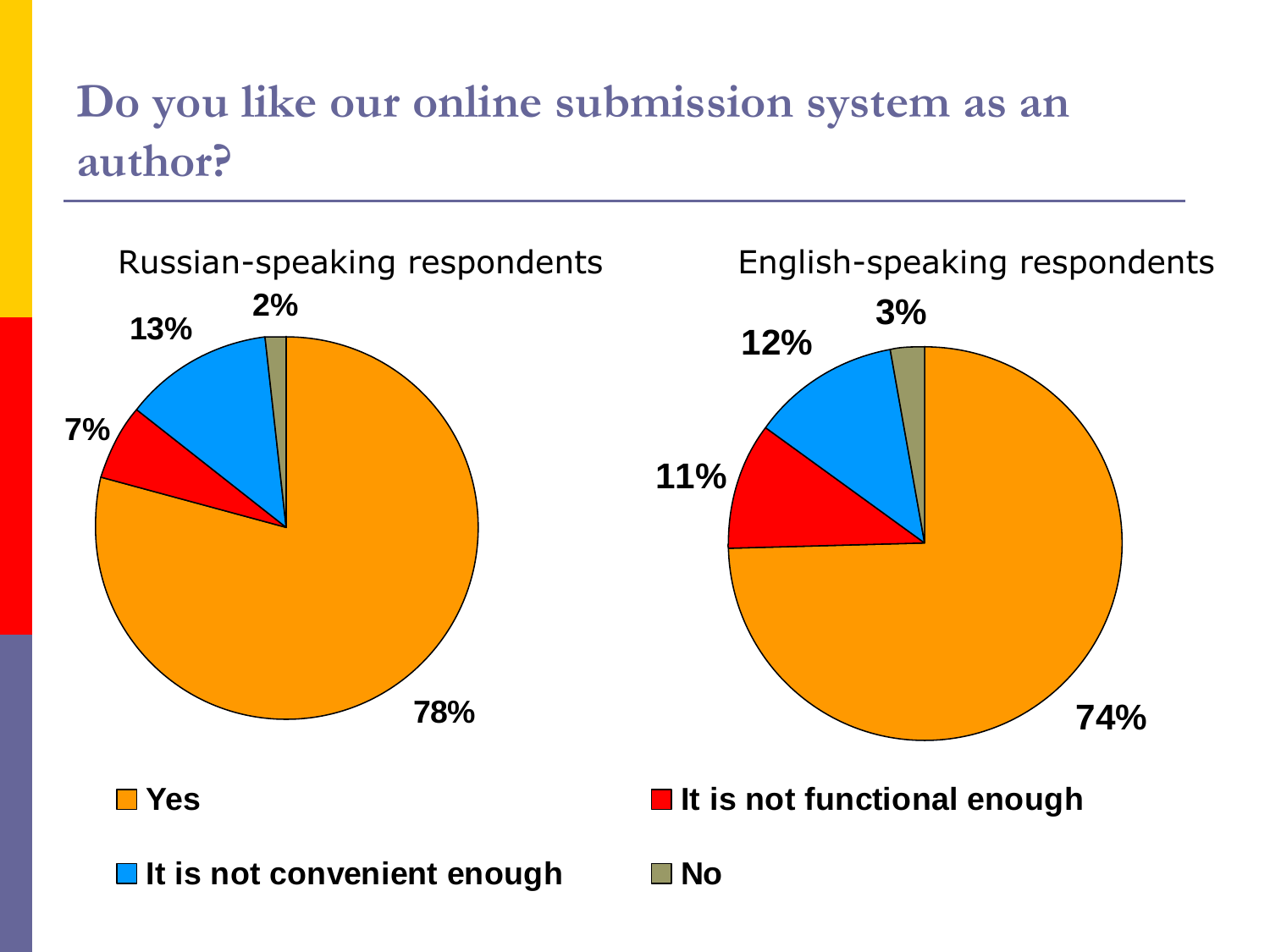#### **Rate the reviewing process from the author's point of view**



- **Another model is needed**
- I have not submitted manuscripts to the journal in the last 5 years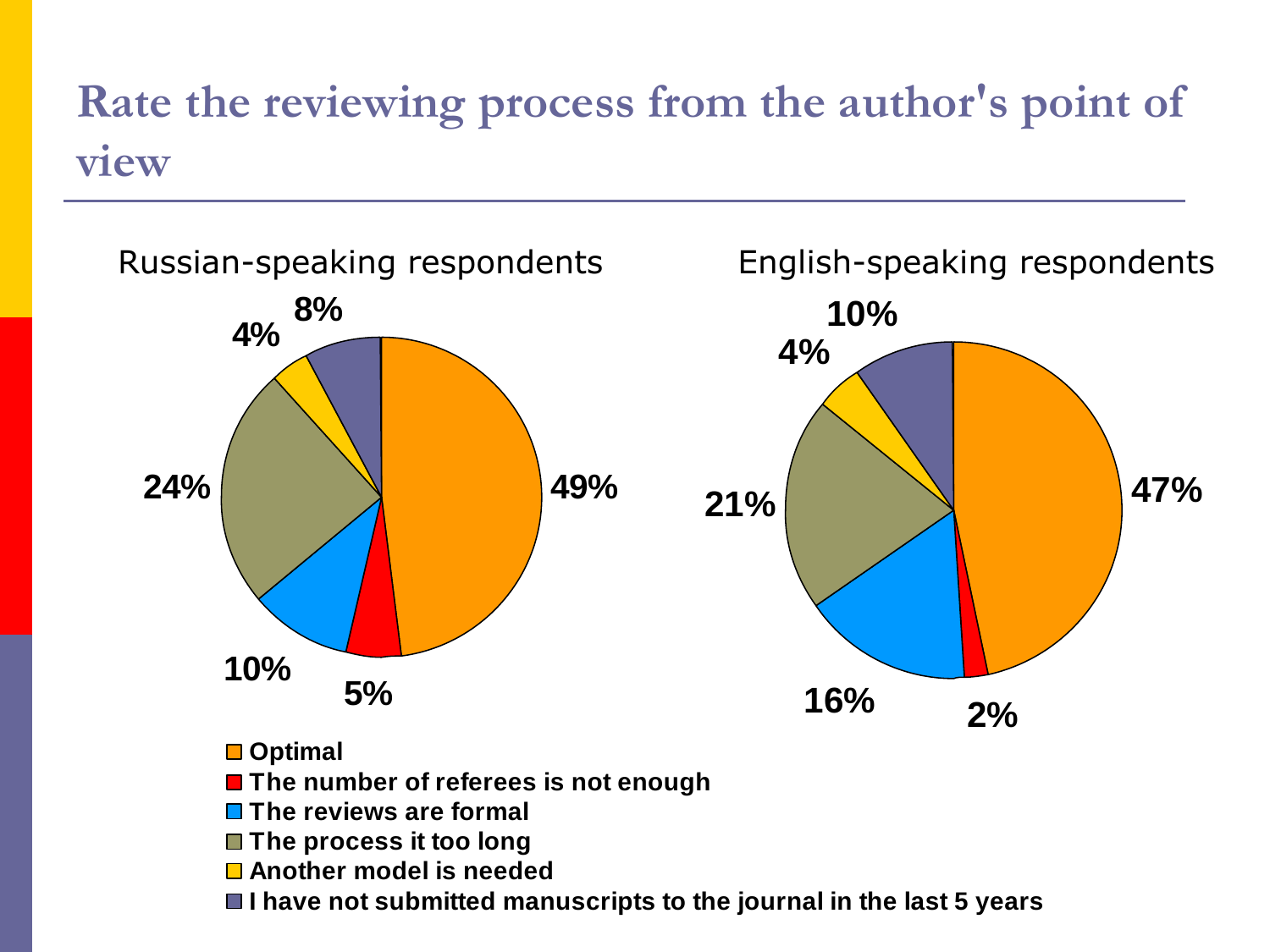#### **Rate the process of scientific editing in the journal**

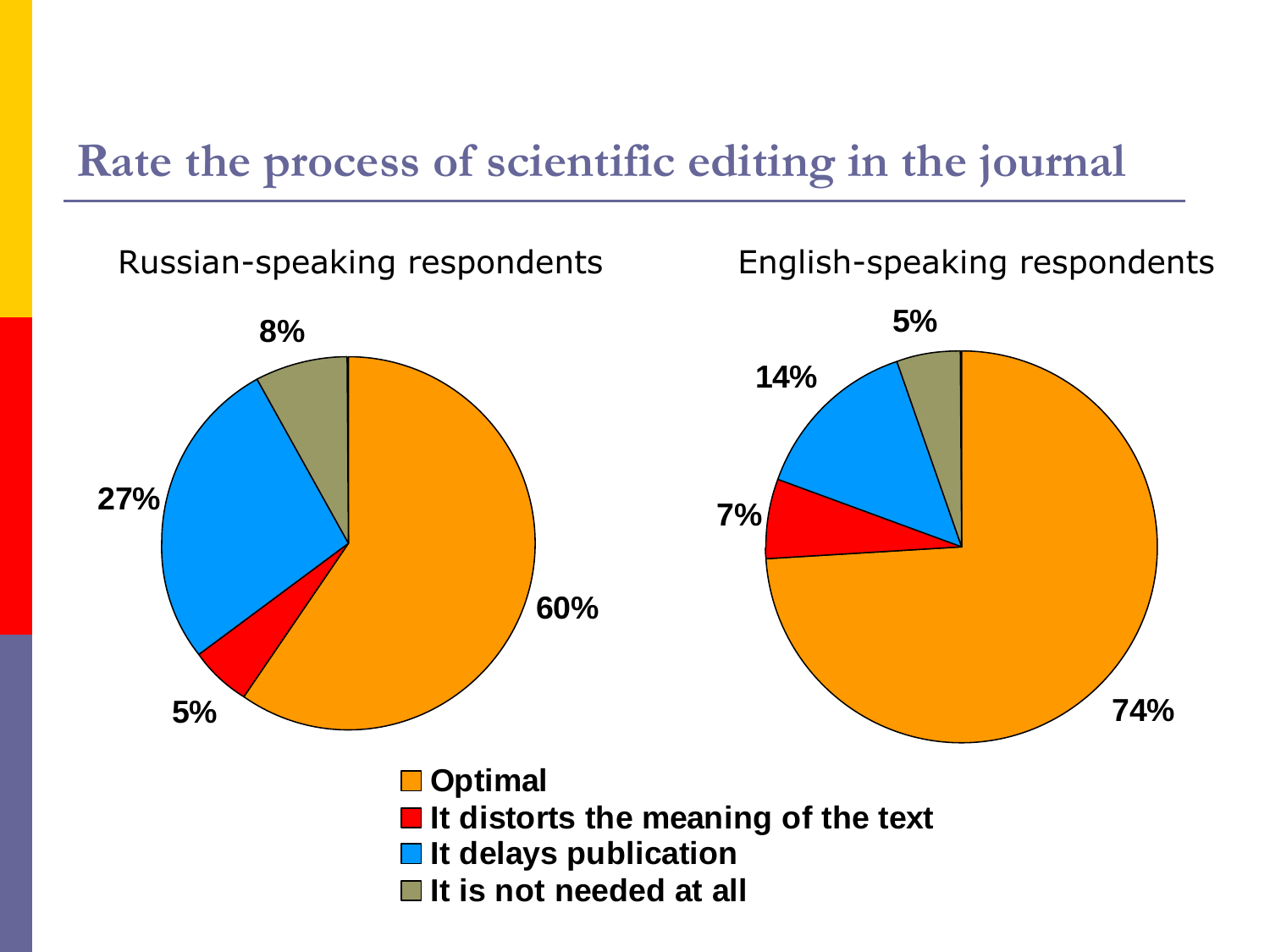### **Rate the process of style and language editing in the journal**

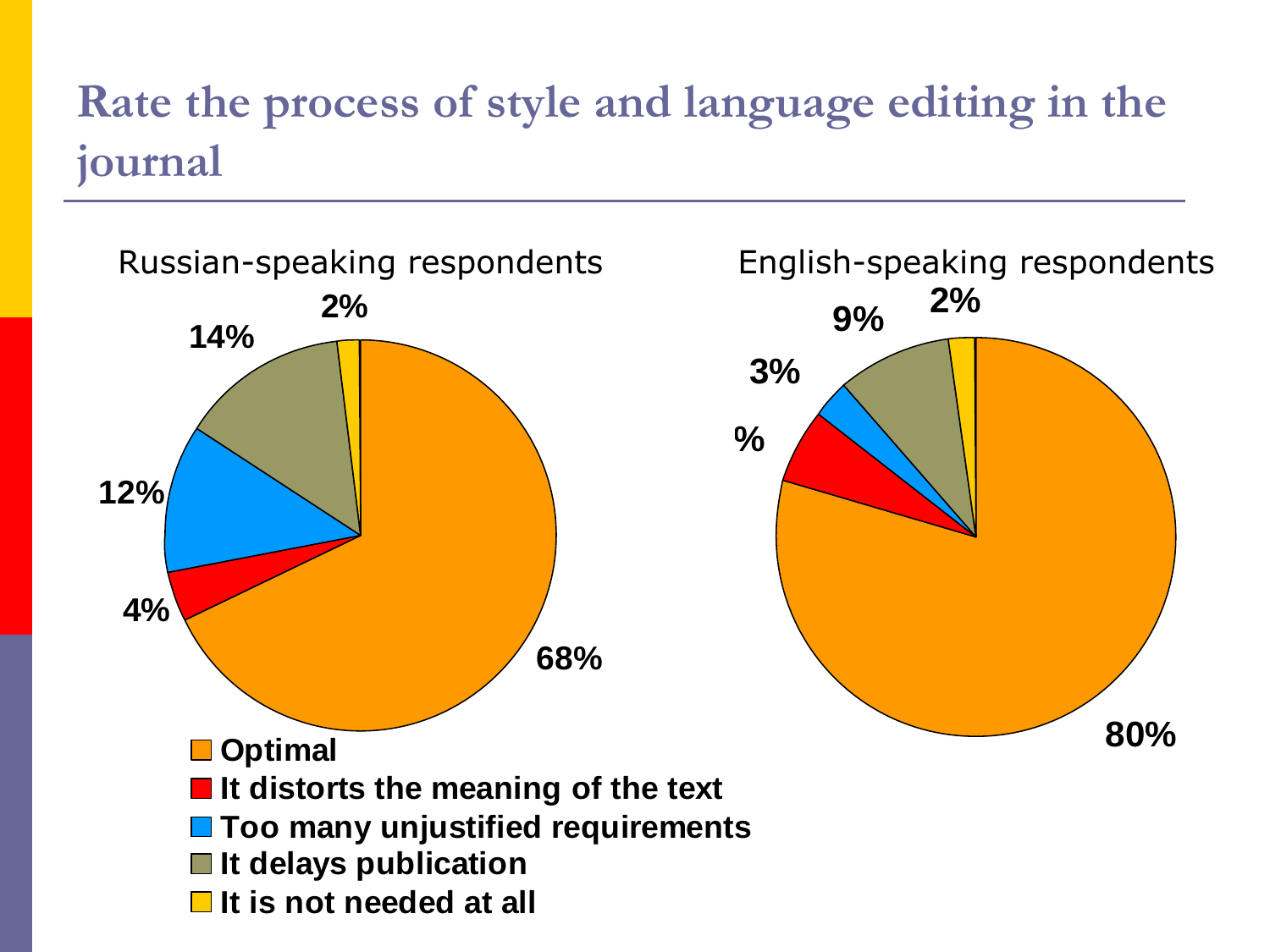### **Rate the quality of Russian to English translation of manuscripts**

**51% 22% 24% 3%** Russian-speaking respondents

**Good**

- **There are flaws translation distorts the meaning of the text**
- **There are flaws poor style and vocabulary**

**Extremely low**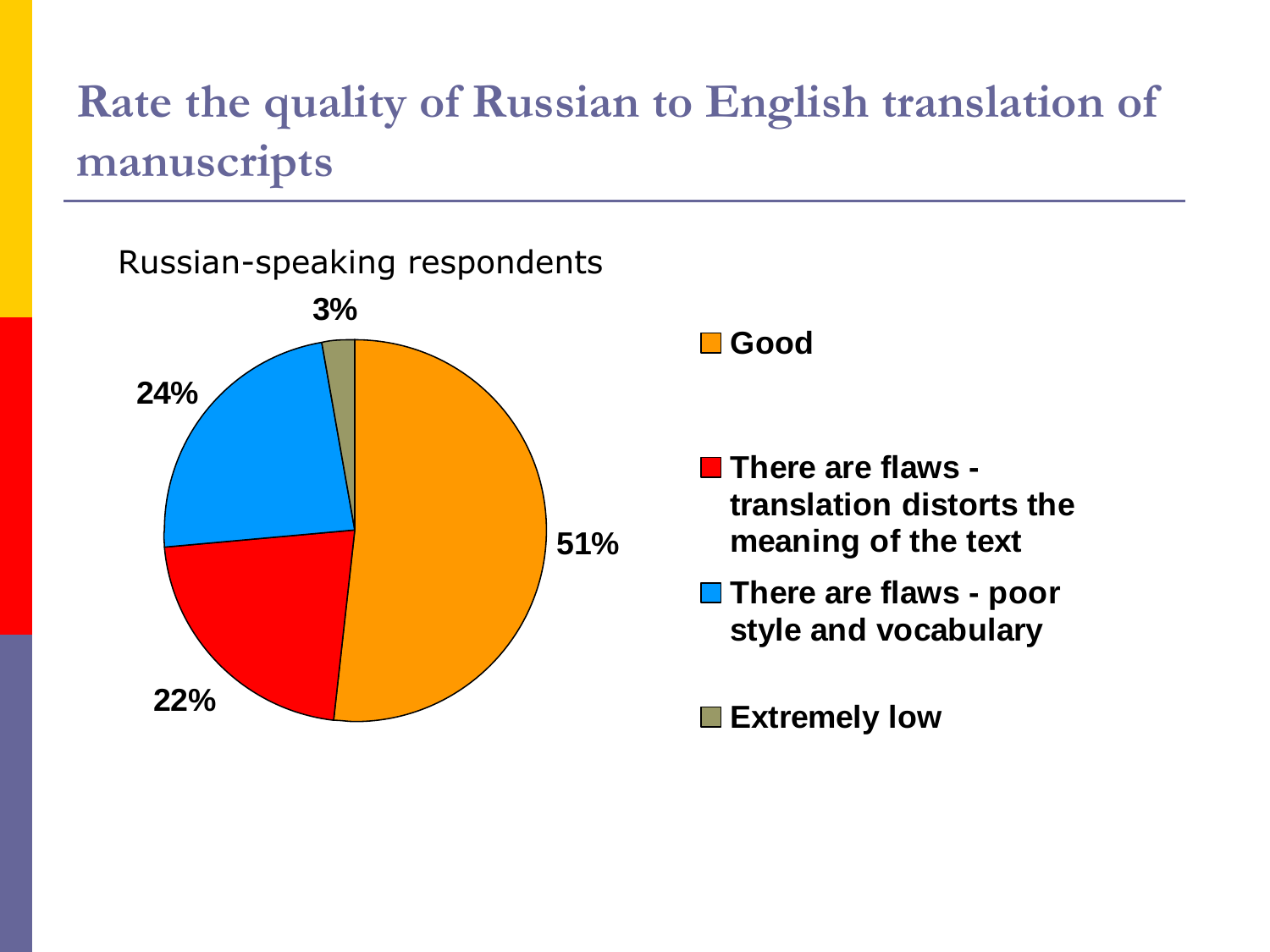#### **Rate the quality of English language in the journal**

English-speaking respondents



- **Generally good**
- **Varies significantly from article to article**
- $\blacksquare$  **I am unable to answer this question**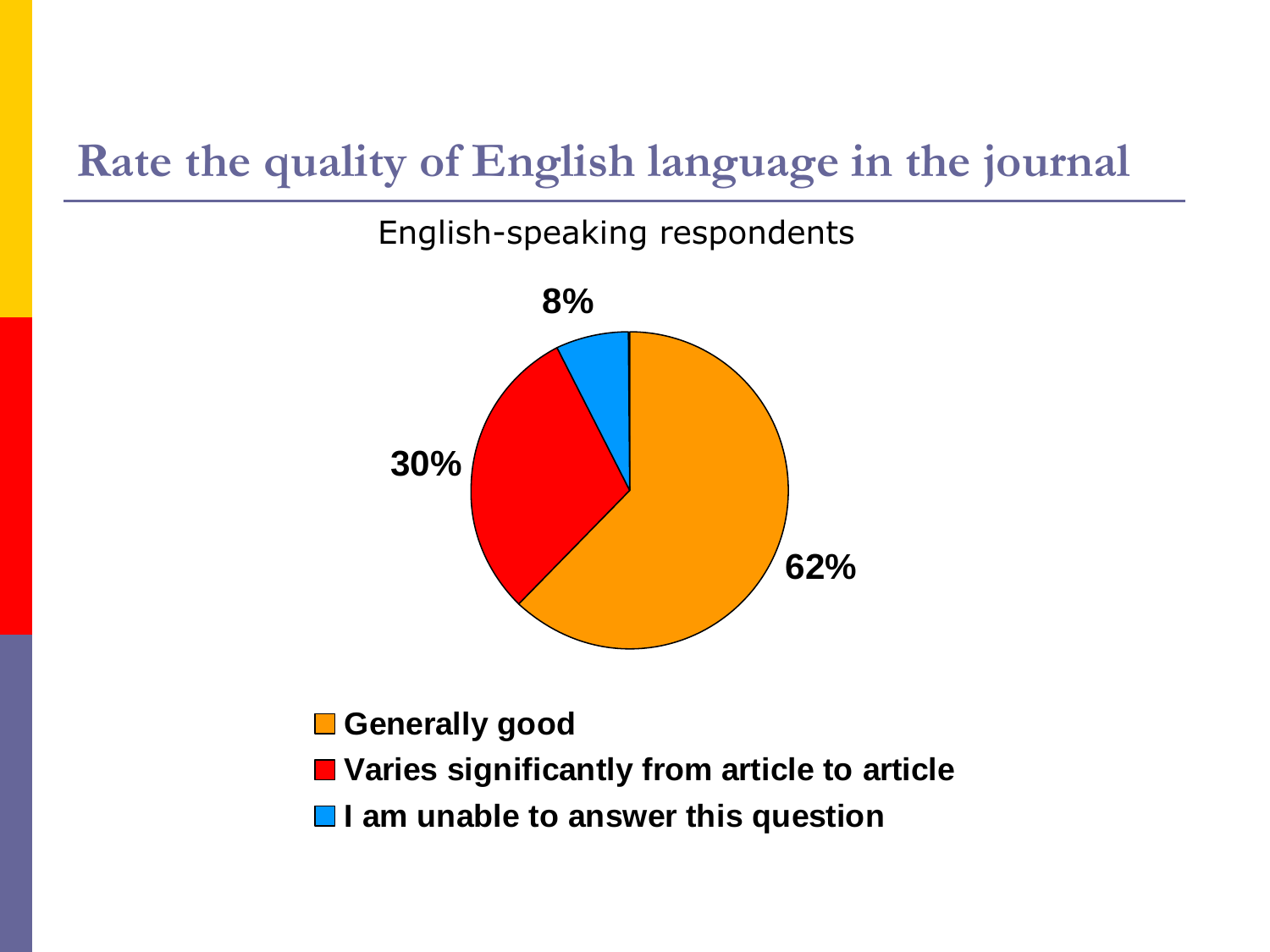#### **Would you translate your manuscripts by yourself?**

Russian-speaking respondents

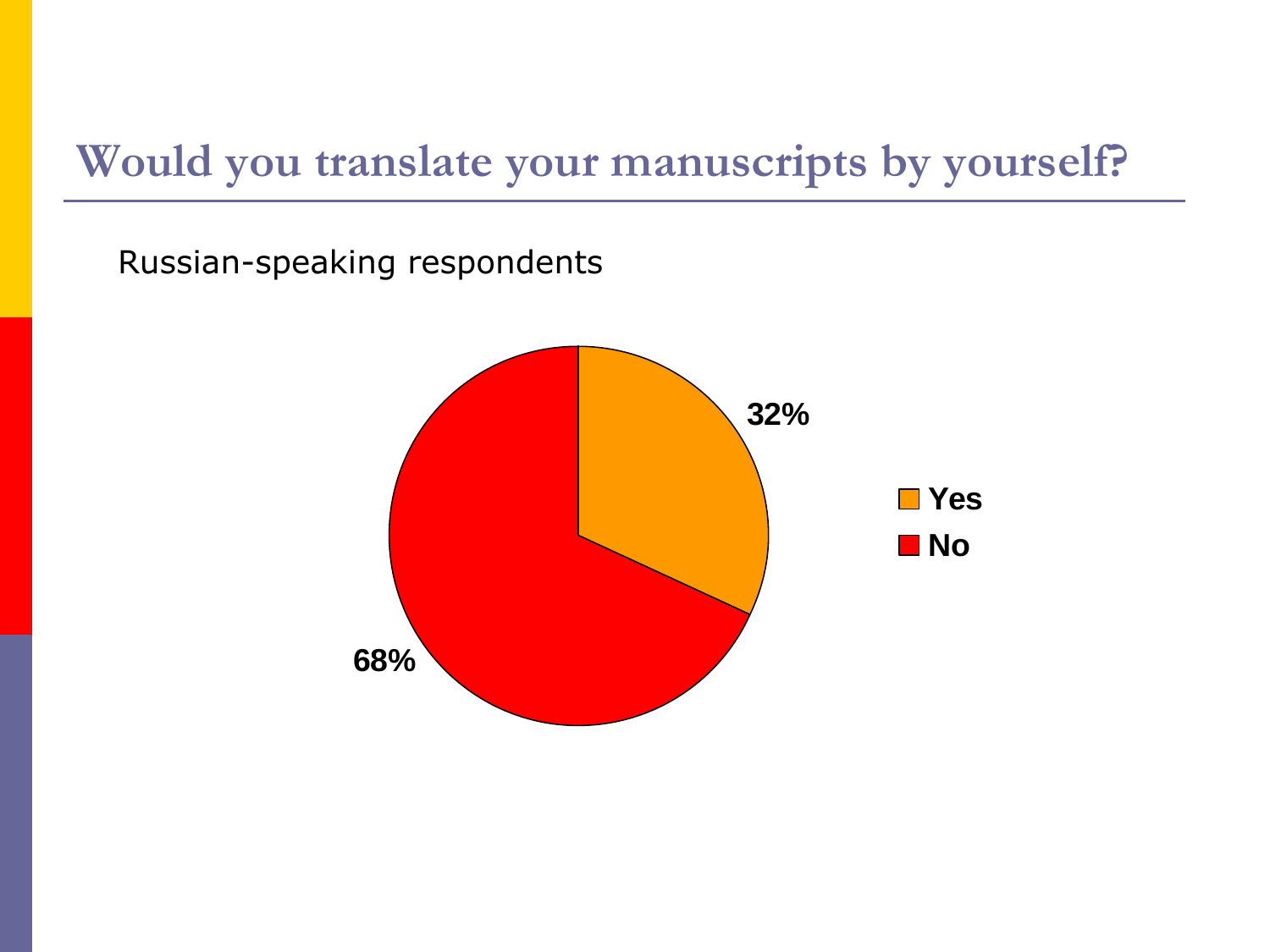**Should the journal remain in Russian and English versions for the Russian-speaking authors?**

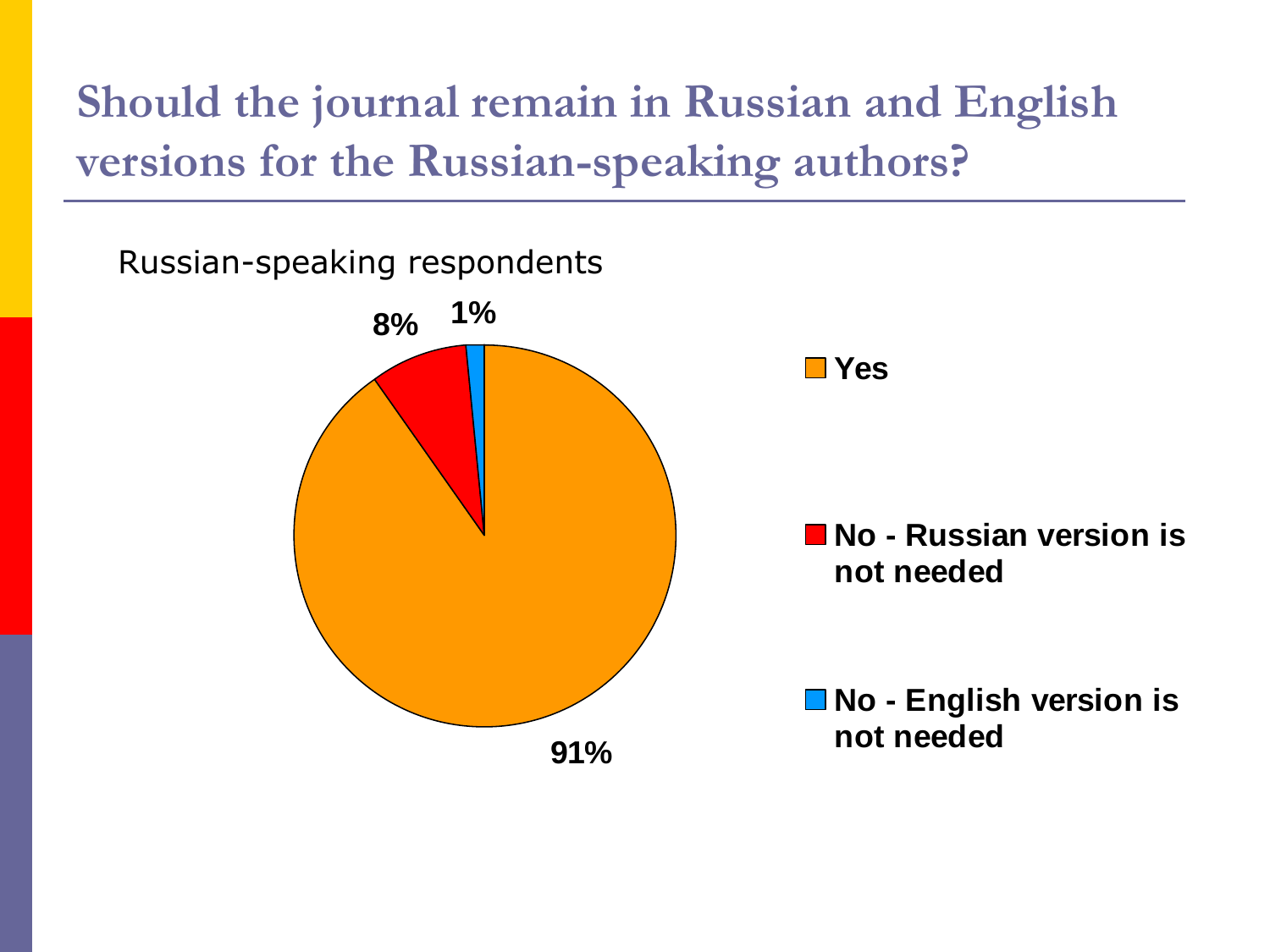**Should a section of brief communications (with high rejection rate) be added for publishing urgent and significant reports?**



**No I** am unable to answer this question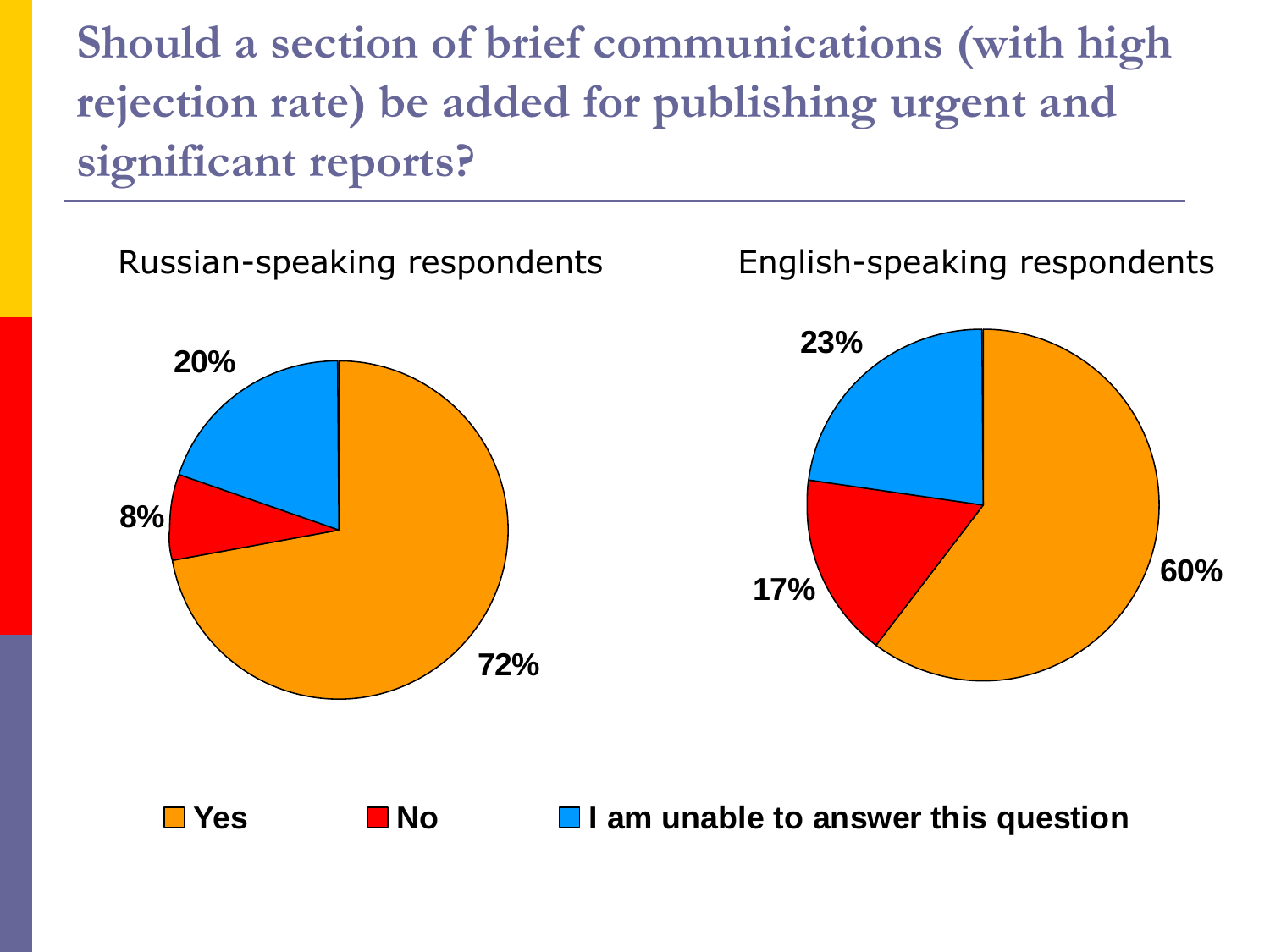#### **Should an open access option be offered to the journal's authors?**

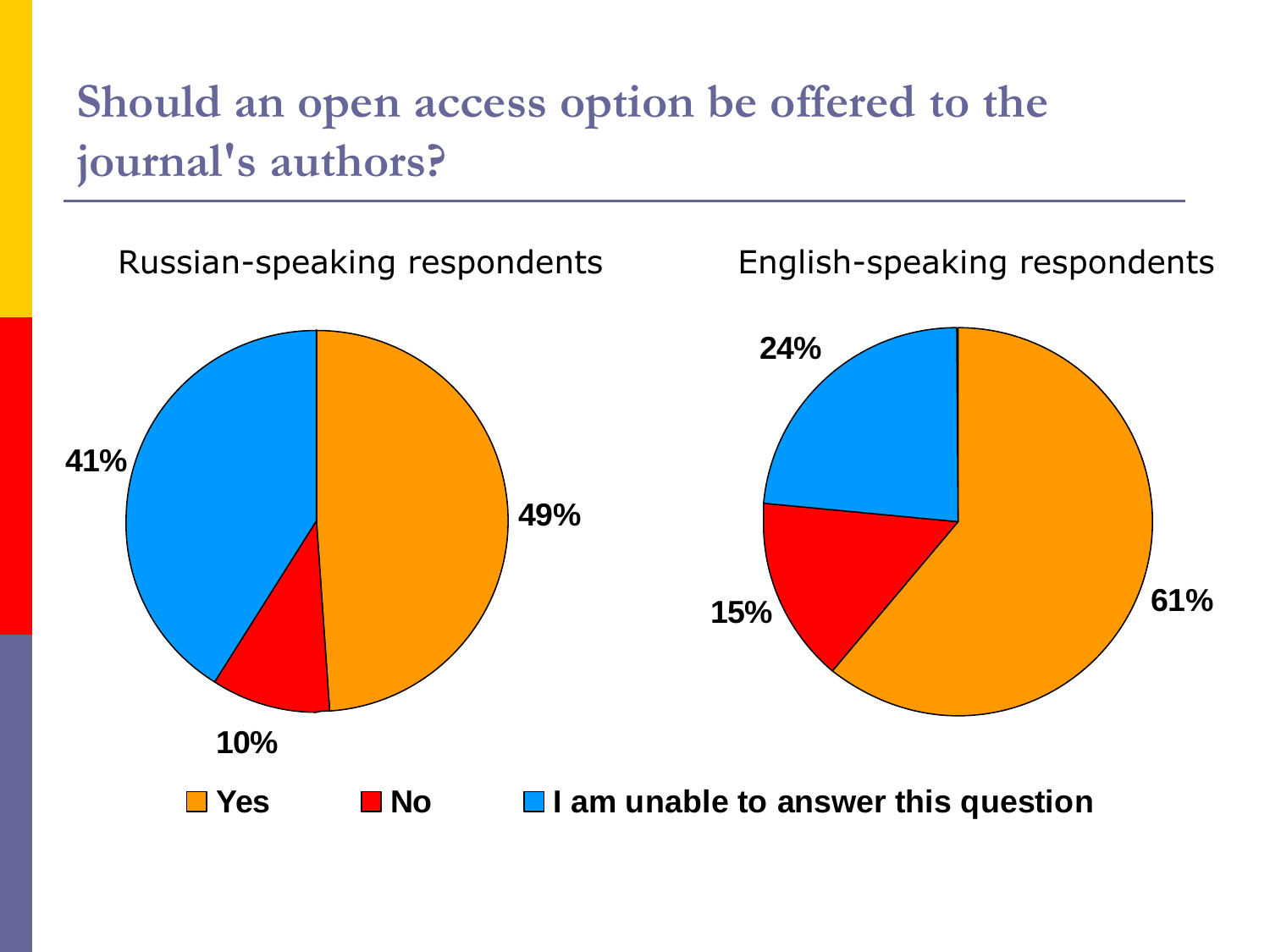### **Rate the convenience of correcting galley proofs in PDF format**



#### **Convenient**

**Inconvenient**

 $\blacksquare$  **I have not submitted manuscripts to the journal in last 5 years**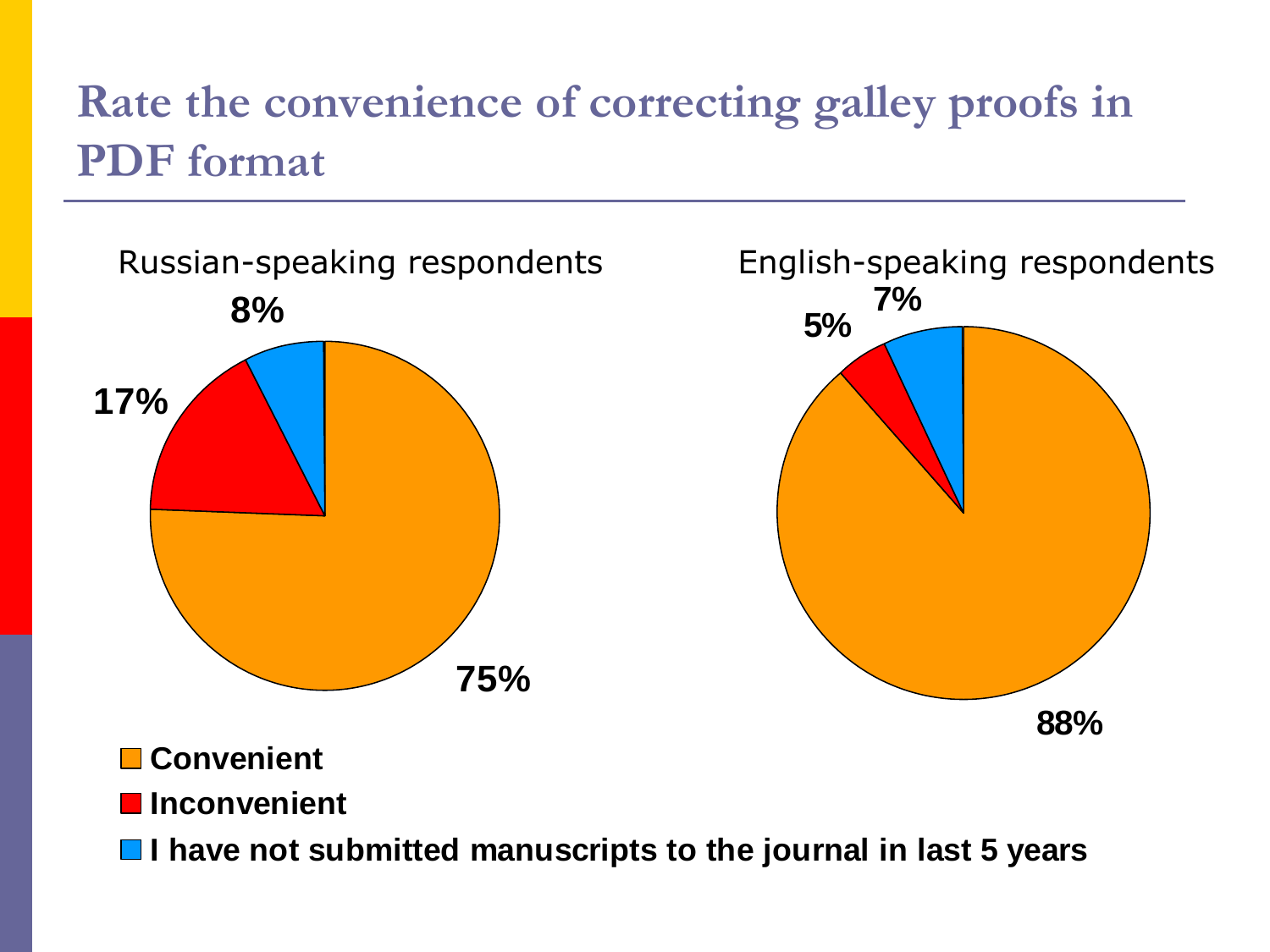## **How many articles have you reviewed in the last 5 years?**

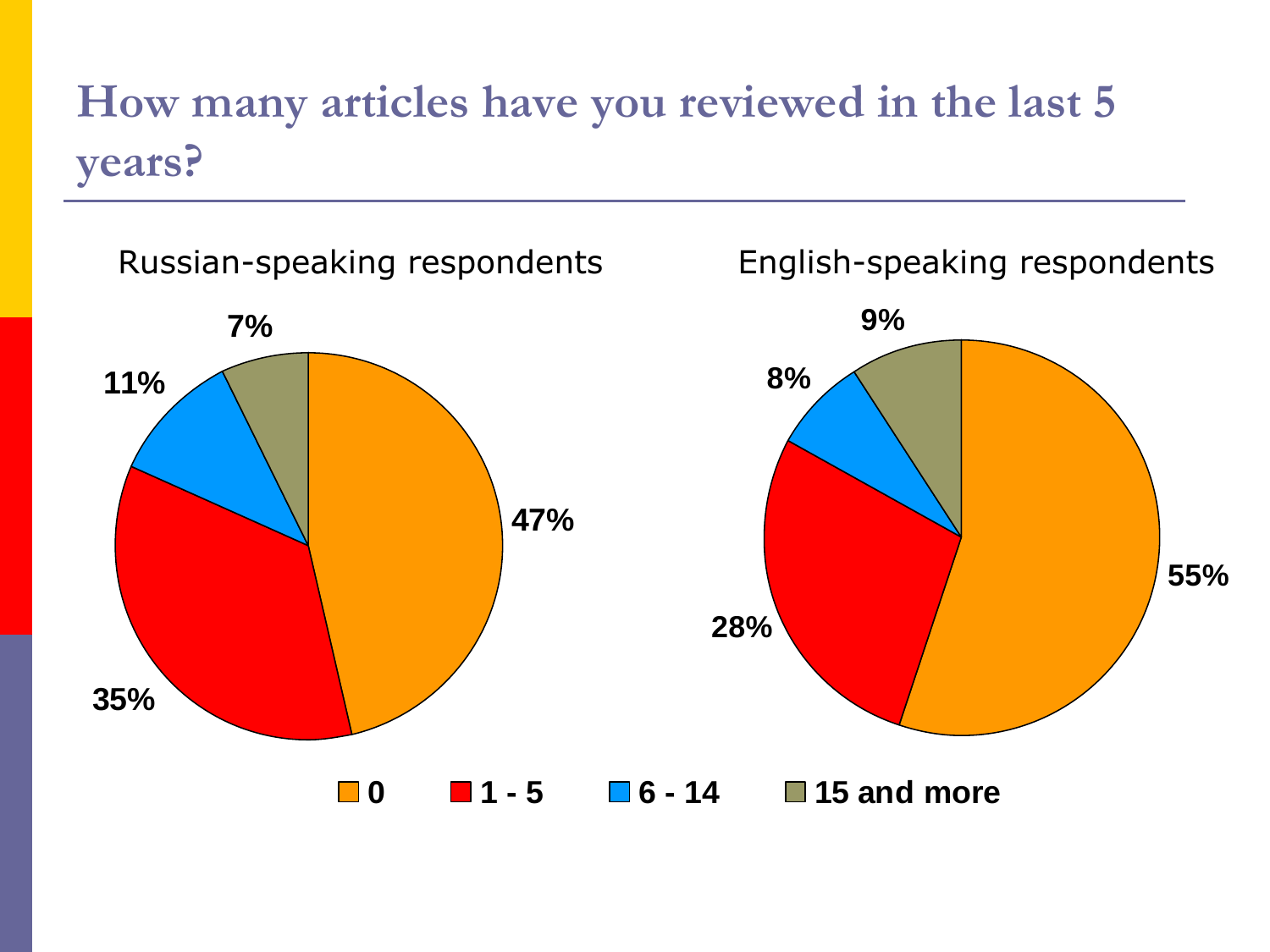#### **Do you like our online submission system as a referee?**